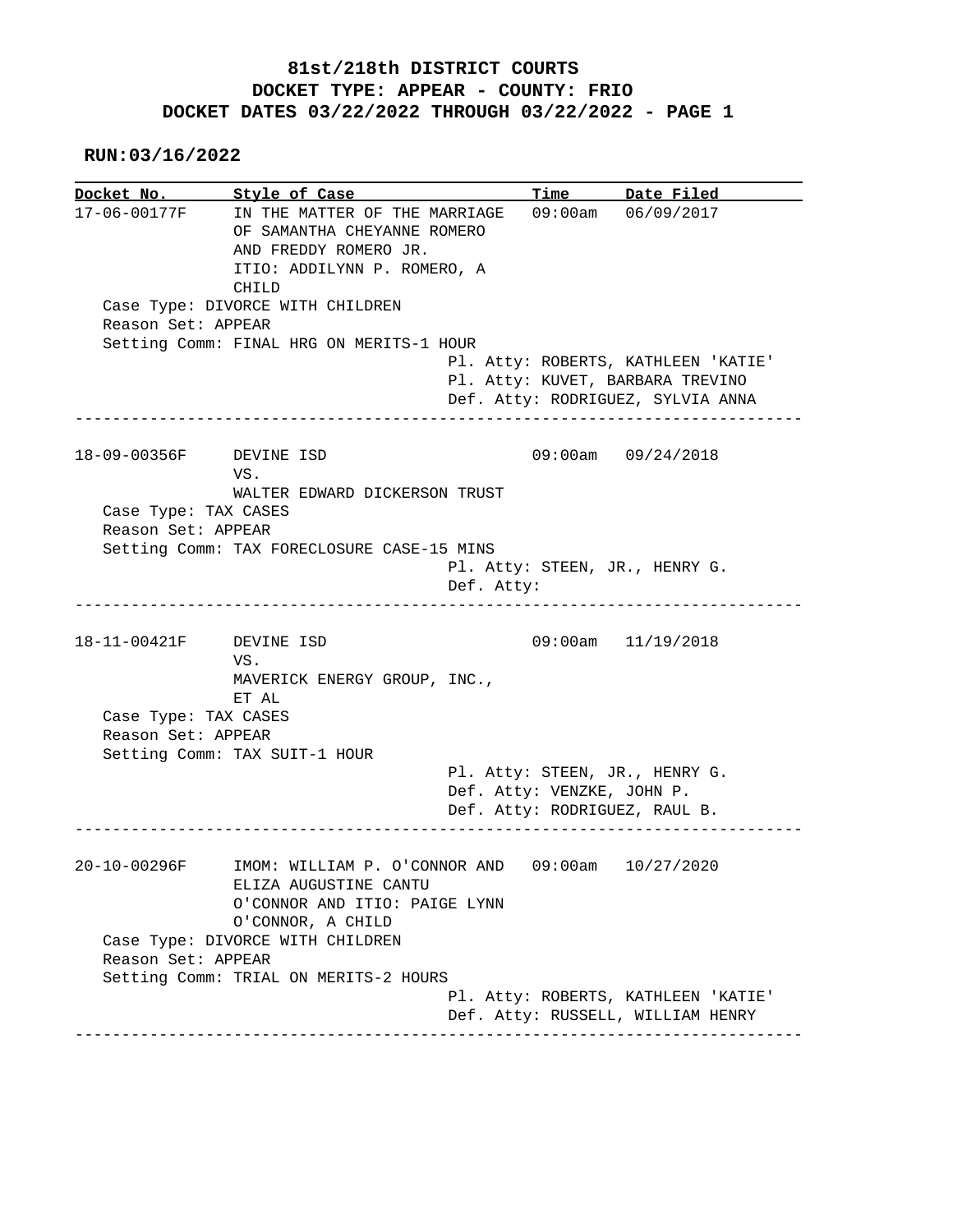## **81st/218th DISTRICT COURTS DOCKET TYPE: APPEAR - COUNTY: FRIO DOCKET DATES 03/22/2022 THROUGH 03/22/2022 - PAGE 2**

 **RUN:03/16/2022**

| Docket No.             | Style of Case                                                                                   | <b>Time</b>                    | Date Filed                       |  |  |
|------------------------|-------------------------------------------------------------------------------------------------|--------------------------------|----------------------------------|--|--|
| 21-02-00029F           | ANDREWS ROYALTY LP,                                                                             |                                | 09:00am 08/18/2020               |  |  |
|                        | VS.                                                                                             |                                |                                  |  |  |
|                        | U.S. ENERGY DEVELOPMENT                                                                         |                                |                                  |  |  |
|                        | CORPORATION, AND MONTE LENOSO                                                                   |                                |                                  |  |  |
|                        | MINERALS, LTD.                                                                                  |                                |                                  |  |  |
|                        | V.                                                                                              |                                |                                  |  |  |
|                        | BOULDERS LAND & MINERAL, LP,                                                                    |                                |                                  |  |  |
|                        | ET AL., THIRD PARTY                                                                             |                                |                                  |  |  |
|                        | <b>DEFENDANTS</b>                                                                               |                                |                                  |  |  |
| Case Type: OTHER CIVIL |                                                                                                 |                                |                                  |  |  |
| Reason Set: APPEAR     |                                                                                                 |                                |                                  |  |  |
|                        | Setting Comm: *ZOOM-MT FOR APPT OF ATTY AD LITEM-15 MINS                                        |                                |                                  |  |  |
|                        |                                                                                                 | Pl. Atty: HOLMES, MICHAEL A.   |                                  |  |  |
|                        |                                                                                                 | Pl. Atty: CANALES, HECTOR A.   |                                  |  |  |
|                        |                                                                                                 | Def. Atty: MILLS, JASON R.     |                                  |  |  |
|                        |                                                                                                 | Def. Atty: SIMMS, GRAHAM K.    |                                  |  |  |
|                        |                                                                                                 | Def. Atty: BOBBITT, CALHOUN    |                                  |  |  |
|                        |                                                                                                 |                                | Def. Atty: PRICE, JASON DERRICK  |  |  |
|                        |                                                                                                 | Def. Atty: ROBERTS, GRADY L.   |                                  |  |  |
|                        |                                                                                                 |                                | Def. Atty: PRICE, JASON DERRICK  |  |  |
|                        |                                                                                                 |                                |                                  |  |  |
|                        |                                                                                                 |                                | Def. Atty: PRICE, JASON DERRICK  |  |  |
| 21-03-00059F           | IMOM: KARLA ERIKA INESS AND<br>EMMITT PATRICK INESS AND<br>ITIO: TRISTEN COLE INESS, A<br>CHILD |                                | 09:00am 03/23/2021               |  |  |
|                        | Case Type: DIVORCE WITH CHILDREN                                                                |                                |                                  |  |  |
| Reason Set: APPEAR     |                                                                                                 |                                |                                  |  |  |
|                        | Setting Comm: FINAL HRG - 30 MINS                                                               |                                |                                  |  |  |
|                        |                                                                                                 |                                | Pl. Atty: RODRIGUEZ, SYLVIA ANNA |  |  |
|                        |                                                                                                 | Def. Atty: BUTLER, CHASE       |                                  |  |  |
|                        |                                                                                                 |                                |                                  |  |  |
| 21-08-00265F           | DEVINE ISD                                                                                      |                                | 09:00am 08/27/2021               |  |  |
|                        | V                                                                                               |                                |                                  |  |  |
|                        | CLAUDE E. LEACH ET AL                                                                           |                                |                                  |  |  |
| Case Type: TAX CASES   |                                                                                                 |                                |                                  |  |  |
| Reason Set: APPEAR     |                                                                                                 |                                |                                  |  |  |
|                        | Setting Comm: DELIQ AD VALOREM TAXES-10 MINS                                                    |                                |                                  |  |  |
|                        |                                                                                                 | Pl. Atty: STEEN, JR., HENRY G. |                                  |  |  |